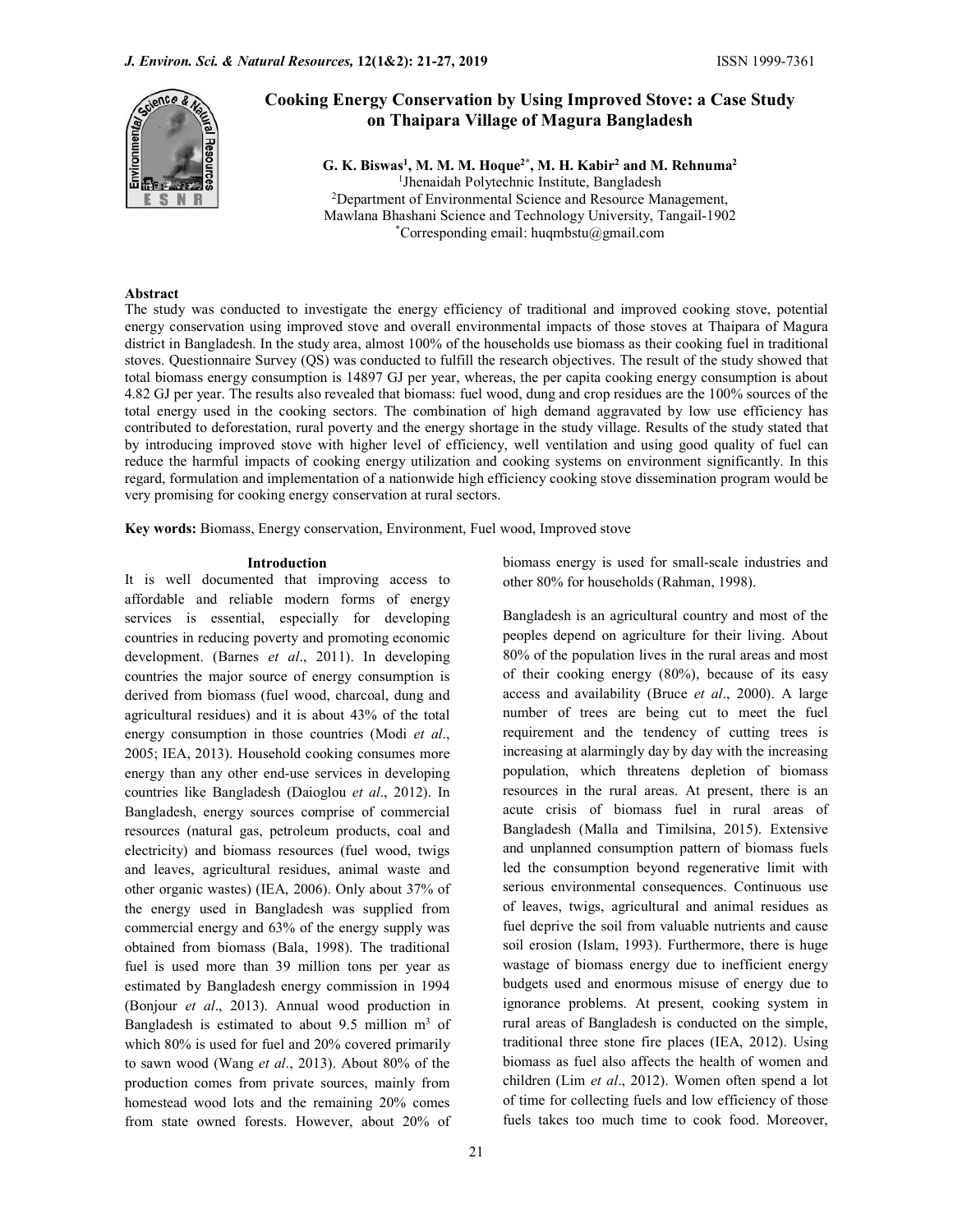their children also often give them company instead of going to school (Azad et al., 2003). In this circumstance, this study was an attempt to assess the impact of improved stove on energy utilization in Thaipara village, Magura, Bangladesh. In order to intend this goal, the following objectives were carried out: (i) to determine the energy consumption status in cooking sector, (ii) to identify the energy consumption pattern of cooking fuel, (iii) to measure the energy efficiency of traditional and improved stove for cooking, (iv) to determine the amount of fuel saved due to use of improved stove, and (v) to find out the impact of cooking energy consumption on environment as well as human health.

#### Materials and Methods

## Study area

The study was conducted at the Thaipara village of Magura, Bangladesh. The area of Magura district area 1048.61 Km<sup>2</sup> , located in between 23°15' and 23°41' north latitudes and in between 89°15' and 89°42' east longitudes. Thaipara is about 3 km long and 0.75 km wide with a land area about 590 acres. The energy consumption pattern of this village comes from biomass energy sources. It is bounded by Rajbari district on the north, Jessore and Narail districts on the south, Faridpur district on the east, Jhenaidah district on the west (BBS, 2011).



Fig. 1. Map showing the study area (Source: Modified from Banglapedia, 2015)

## Data collection

The study was carried out as well as the data were collected through questionnaire survey (QS). For the fulfillment of the study objectives, Quota sampling (Non-probability sampling) technique was used. The sample size was fifty (50) and this size was determined for the convenience of data analysis. Samples were proportionately stratified on occupational groups of population. The occupational groups were classified on the basis of primary occupation. Primary occupation is

identified based on highest duration of works in a year. For experimental analysis, only five fixed improved and another five traditional cooking stove (Chula) was selected.

### Statistical analysis

The collected data were analyzed by using the MS Excel software, and the findings of the study were presented as charts and tabular forms.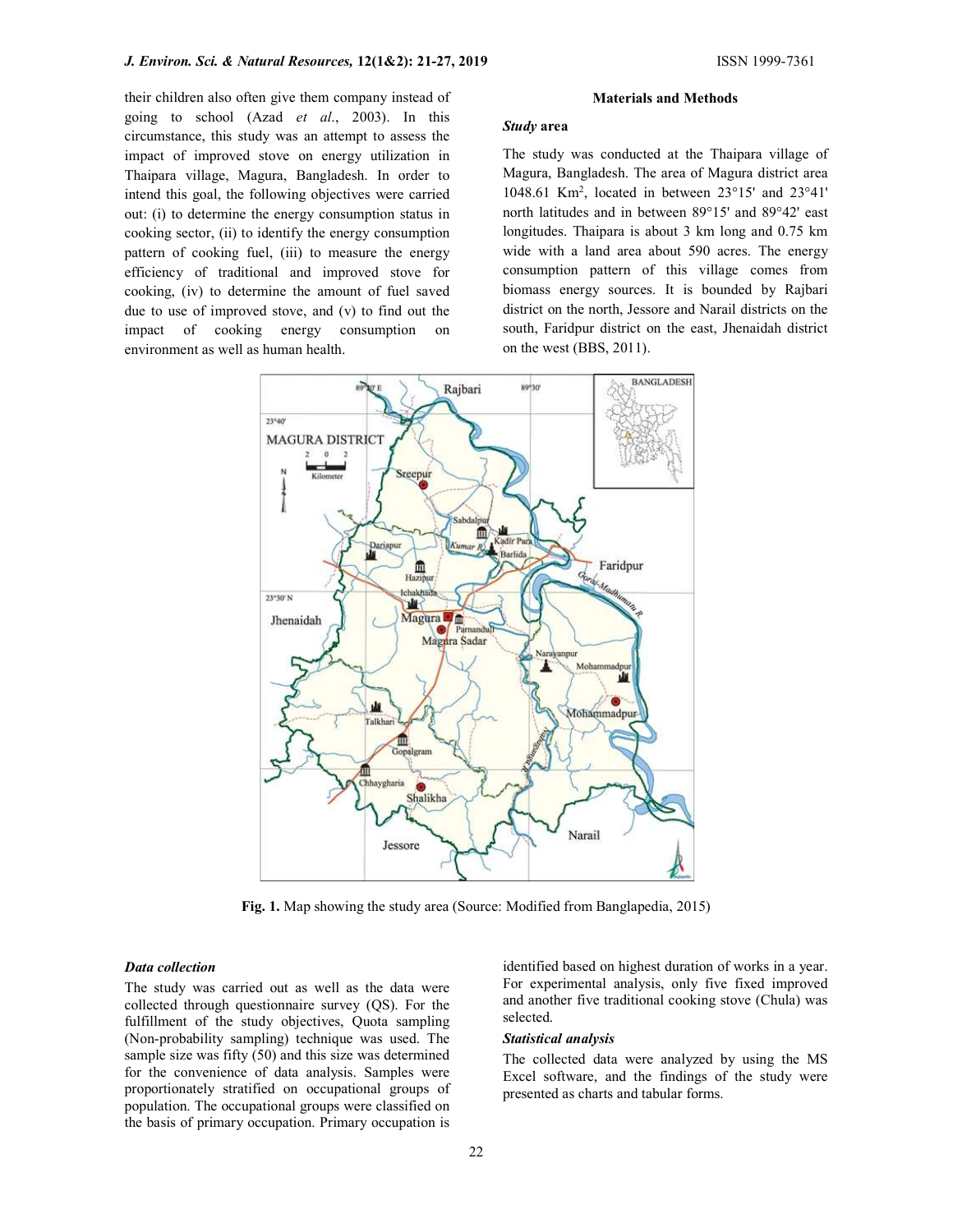## Socio-economic structure of the study area

In Thaipara village, the numbers of inhabitants are almost 3500 and most of the people are dependent on agriculture. The land use pattern depicts that the dominance of agricultural  $(57%)$  and residential  $(34%)$ use in the land coverage. A large proportion (52%) of the inhabitants is engaged in agriculture. Most of the people (58%) belong to low-income group and few (36%) to middle class (Fig. 2 and 3). ople are dependent on<br>tern depicts that the<br>and residential (34%)<br>reproportion (52%) of<br>riculture. Most of the<br>come group and few<br>13).<br>Others<br>8%<br>Others<br>8%<br>Sample 2<br>2<br>come group and few<br>discussions of the<br> $\frac{25}{13}$ <br> $\frac{25$ 



Fig. 2. Occupational pattern of study the area



Fig. 3. Occupational pattern of study the area

### Energy and cooking system in use Cooking energy consumption by family size

The results of the study found that there is a positive relationship between cooking energy consumption and family size. Fuel wood consumption is more prevalent among households with large number of member (Fig. 4). All other biomass fuels such as agricultural residues, cow dung and rice husk consumption also increase with the increase in family size. Therefore, family size as well as population is important determinants of the demand of biomass fuel for cooking.

## Comparison of energy consumption

Estimated annual cooking energy consumption is 14897.2 GJ in this present study and per capita energy consumption is 4.82 GJ. However, Biswas (2001) estimated energy consumption in Kanpara (Mymensingh) is 6.15 GJ. Islam (1980) estimated energy consumption in the south part (Barisal) of the



different family size

# man **Cooking energy consumption with income**

in the quantity of biomass fuel consumption (Fig. 5). Fuel wood consumption is high in economically better conditions families. Agricultural residue consumption is high in the middle income groups. They could not  $200\$ <sup>+</sup>  $\sqrt{ }$  purchase fuel wood and are influenced to collect <sup>6%</sup> parents rule wood and are imacheed to concern agricultural residues. Results of the study also reveal that cowdung is used highly by the lower class income 10%  $\langle 40 \text{ s.} \rangle$  and cowding is used inginy by the lower ends mediator  $\langle 249 \text{ s.} \rangle$  group (Fig. 5) this might due to the farmers occupy more cattle.  $24\%$   $\therefore$   $\lambda$  group (rig. 5) this might due to the 12



Fig. 5. Cooking energy consumption pattern by different income groups

country, which is equal to 4.9 GJ. Quader and Omar (1982) estimated that the per capita energy consumption for cooking in the North West (Rangpur) part of the country is equal to 8.77 GJ. Such variation may be due to the location specific nature (type and availability of the resources, population size and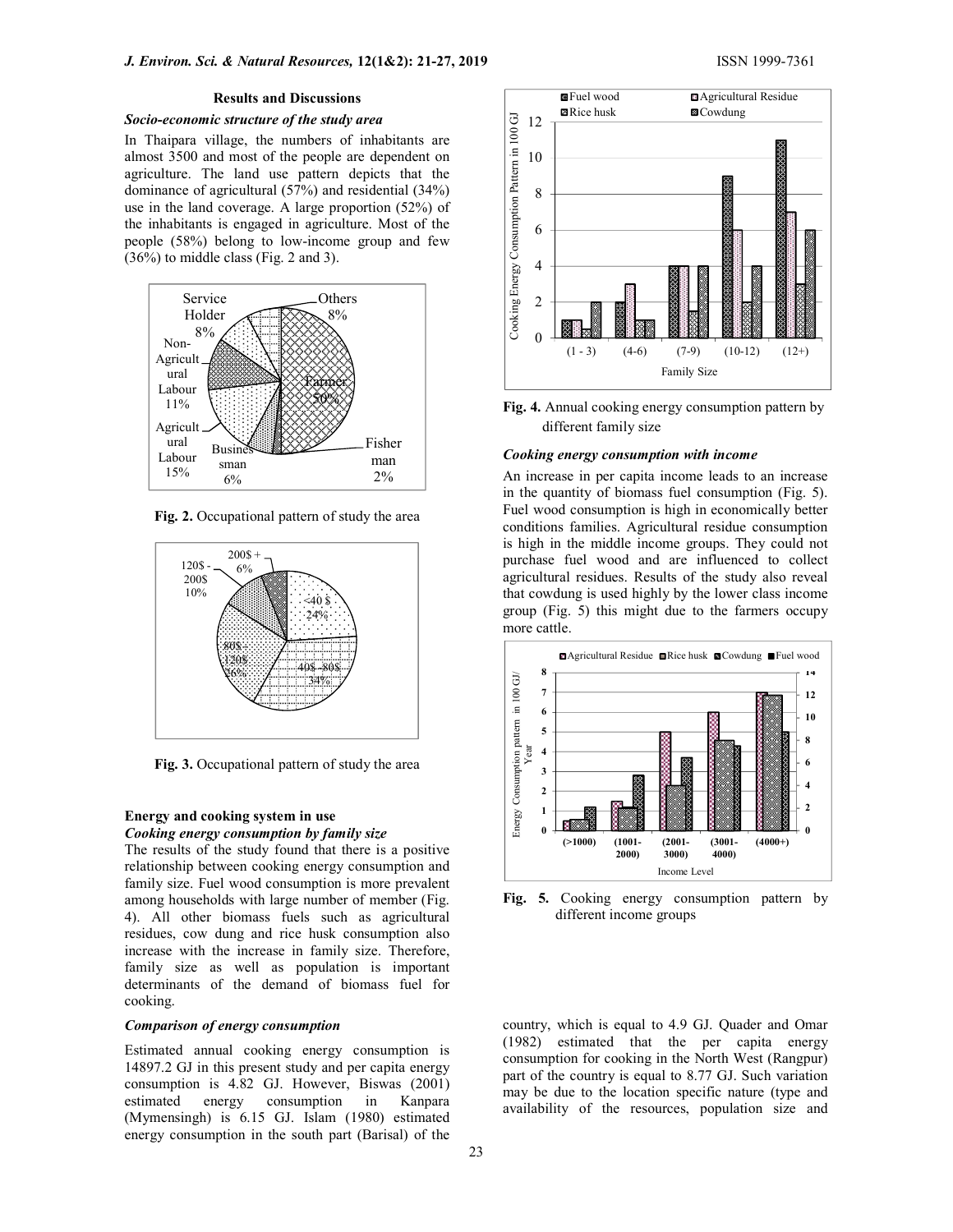percentage of different classes of people or estimation defaulters) of the study villages.

## Pattern of cooking system

The Thaipara villagers use two types of stove: (i) traditional stove and (ii) improved stove. Traditional stove is under-ground based and three stones are only on the ground, totally mud made. A large amount of fuel is wasted for using traditional stove in Thaipara village. On the other hand, improved stove is made up of a chimney, releasing smoke from stick inside and middle portion for completely burning of fuel. Generally the function of improved stove is to generate and supply heat efficiently with lowest cost, comparatively short time and offers cleaner and safer kitchen. It is observed from the field survey that about 94% cooking systems are traditional stove and rest 6% is improved stove. However, the Thaipara village has no biogas stove and solar cooker.

## Efficiency measurement of cooking system

Cooking efficiency is normally defined as the fraction of the energy in the fuel consumed which has been usefully employed during cooking. Efficiency was measured for both traditional and improved stove.

## Efficiency measurement in case of food

A following formula was used to calculate cocking efficiency using food:

Efficiency, ε1

 $= \frac{\sum_{i=1}^{n} (\tilde{(MPiCPi + MmiCmi + MfìCfi)(TCi - Ta) + Mfikfi)}{(MwEw - MrEr)} \dots (1)$ 

The summation in Eq. (1) is different for food items as each item i, Mpi, Mmi, and Mfi are the masses and Cpi, Cmi and Cfi are the specific heats of the pots, cooking media, and foods, respectively. Ta is the initial temperature of the pots, cocking medial and foods (normally the ambient temperature) and Tci is the cooking temperature of item i. Kfi is the energy required for the chemical reactions which take place during cooking a unit of item i. Mw and Ew are the mass and calorific value of the fuel wood consumed, and Mr and Er are the weight and calorific value of any charcoal recovered upon completion of cooking.

#### Efficiency measurement in case of water

For the purposes of estimating the efficiency using water the following formula was used:

η = (mwcwdT + msH) / mfbf…………………(2)

Where,  $\eta$  = Efficiency ratio;  $m_w$  = Initial mass of water (Kg);  $C_w$  = Specific heat water (KJ/Kg<sup>0</sup>C);  $d_T$  = Temperature difference ( $^{O}C$ ); m<sub>s</sub> = Mass of steam formed (Kg);  $H =$  Latent heat of vaporization (KJ/Kg);  $B_f$  = Heating value of fuel wood (KJ/Kg);  $m_f$  = Mass of fuel wood (Kg).The experimental method for efficiency measurement is done by Biswas (2003). The measured efficiency for both traditional and improved stove is shown in Table 1.

|            | Table 1. Cooking energy efficiency (%) obtained from |
|------------|------------------------------------------------------|
| experiment |                                                      |

| Stove Type  | Efficiency $(\% )$ |               |  |  |  |  |
|-------------|--------------------|---------------|--|--|--|--|
|             | Food Cooking       | Water Heating |  |  |  |  |
| Traditional | 10.00              | 14.50         |  |  |  |  |
| Stove       |                    |               |  |  |  |  |
| Improved    | 24.00              | 42.00         |  |  |  |  |
| Stove       |                    |               |  |  |  |  |

#### Potential fuel saving using improved stove

When the households of the study village use traditional stoves for water heating they get 14.50% fuel wood efficiency, on the other hand, used improved stove, will get 42.00% cooking fuel wood efficiency, and the results depicted that they can save 27.52% fuel wood for water heating (Table 1). As the total cooking fuel consumption in the study village is about 14897 GJ per year, by using improved stove the villager can save about 4100 GJ per year (Fig. 6). For cooking of rice the households get 10.00% fuel wood efficiency using traditional stoves. But if they use improved stove for cooking rice they will get 24% wood fuel efficiency. Through using improved stove, the villagers can save wood fuel energy at about 2,063GJ per year (Fig. 6).



Fig. 6. Potential energy conservation using improved stove

## Impact of present cooking system

For cooking energy, densely populated country like Bangladesh is heavily dependent on agriculture and natural resources and also dependent on low efficient cooking stoves which cause various types of environmental problems such as indoor air pollution, soil erosion and nutrient loss, deforestation associated with socioeconomic problems as modeled in Fig. 7.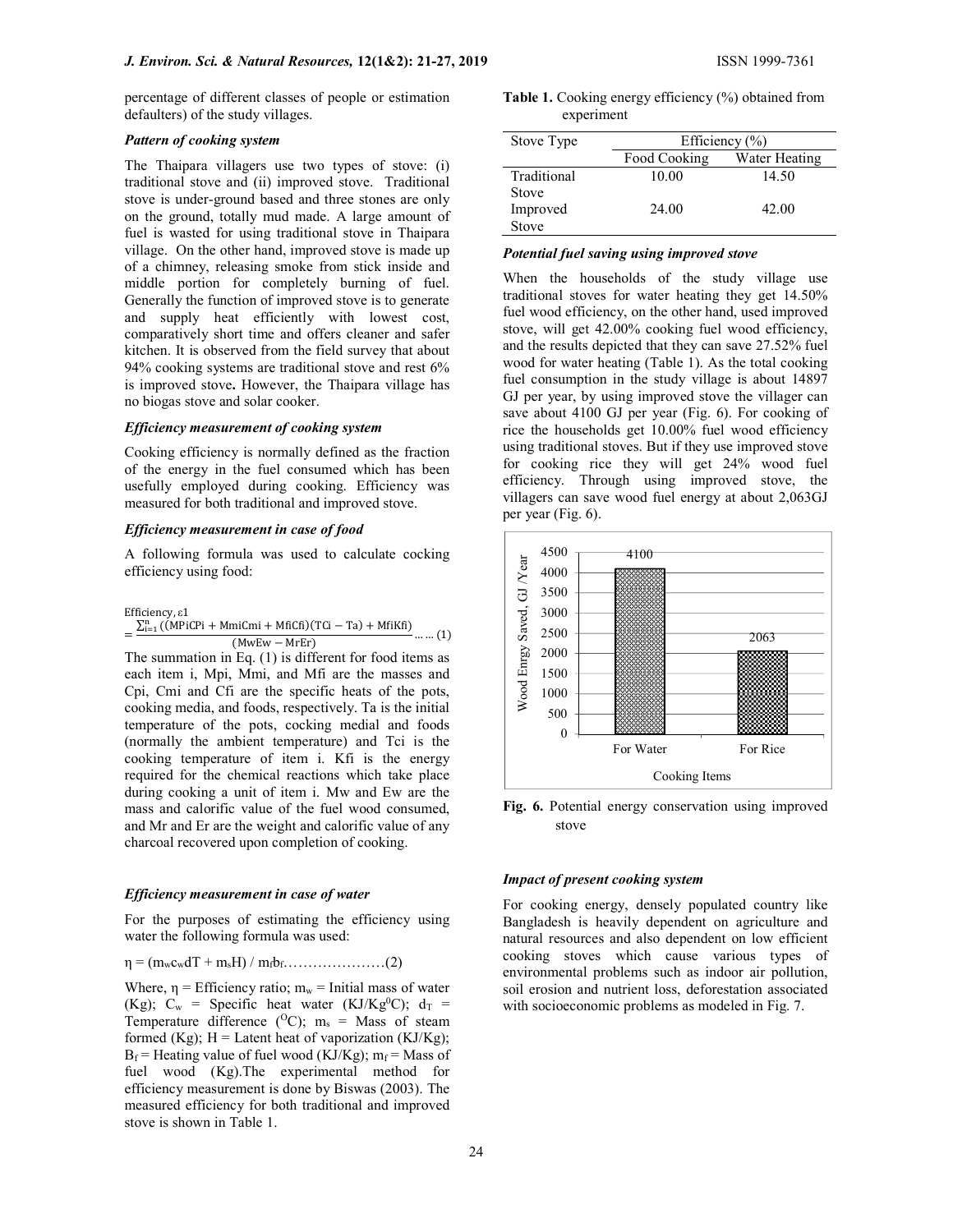

Fig. 7. Impact of biomass energy use and cooking system

#### Environmental impacts

Excessive and unplanned consumption of cooking energy has significant environmental impacts. Due to poor ventilation in the most kitchens in the study area, women have to compromise long time with dangerous level of various types of toxic pollutants emitting from cooking fuels in traditional stoves including suspended particulate matter (SPM), carbon mono-oxides (CO) and carcinogenic compounds, and they suffer from various kinds of disease. It is revealed that from the field survey, the women of the Thaipara village are affected by fever 26%, eye irritation 10%, headache 42%, asthma 14%, and skin diseases 8% (Fig. 8). The traditional stove emits more polluting substances and flue gas because of mainly two reasons: (i) the distance between cooking pot and fuel bed is large: loss of heat and need more fuel to cook. This leads to increase more disease causing substances. (ii) the distance between the down layer of pot and the zikha is so large that flue gas can easily come out and create more smoke that is responsible for respiratory problem. The emission factors for different pollutants by the type of biomass fuels are shown in Table 2.

Due to the over utilization of biomass fuel, homestead vegetation decreases, which enhances the process of soil erosion since vegetation root retains soil. Moreover, topsoil contains many materials, which retain soil fertility. In the study area, top soil is being eroded due to removal of the agricultural residues and cowdung cake. So the farmers of this village use vast amount of chemical fertilizers to grow their crops but this activity also responsible for soil, water as well as overall environmental problems. Rabindranath and Hall (1995) estimated that soil nutrients are removed through the utilization of bio-residues at the rate of  $0.03$  Kg N<sub>2</sub> / Kg of dry leaves.

Table 2. Emission factors for biomass energy use in traditional cook stoves in India

| Fuel         | Components $(g/kg \text{ of dry fuel})$ |  |                                              |  |               |  |        |
|--------------|-----------------------------------------|--|----------------------------------------------|--|---------------|--|--------|
| Type         |                                         |  | $CO2 CO$ $CH4 PM SOx NOx$                    |  |               |  | $N_2O$ |
| Fuel<br>wood | 1705 80                                 |  | 9.0                                          |  | 9.0 0.34 2.34 |  | 0.070  |
| waste        |                                         |  | Crop 1266 75 300kg/TJ 7.4 0.29 1.74 4.0kg/TJ |  |               |  |        |
| Cow<br>dung  |                                         |  | 1060 83 300kg/TJ 20.0 6.0 7.0 4.0kg/TJ       |  |               |  |        |

Deforestation  $\vert$   $\vert$   $\vert$  (Source: Bhattacharya and Salam, 2002)



Fig. 8. Physical problems of woman using biomass fuel in traditional stoves

#### Socioeconomic impacts

Result of the study reveals that the housewives spend time at about 5 to 6 hours in a day for collection of fuel and cooking purpose. As traditional stove takes more time to cook as compare to improve stove, women do not get enough time to participate social, economic, and educational activities such as teaching their children. Therefore, majority of them do not get the light of education. Besides they suffer many diseases due to compromise with indoor air pollutants (Fig. 8).

## Sustainable alternative cooking systems for energy conservation

Results of the field survey in the study area stated that all the households use biomass resources in their traditional cooking stoves, this activity is not sustainable for natural environment. So, the villagers should use any alternative cooking systems that are feasible and eco-friendly. Such cooking systems and alternative options are discussed below:

## Biogas plant

Organic matters such as animal and human excreta, poultry dropping, garbage, agricultural and industrial waste, water hyacinth etc. when fermented under an anaerobic condition produce a combustible gas called Biogas (Abbasi and Abbasi, 2013). In Bangladesh, biogas is obtained by applying the simplest technology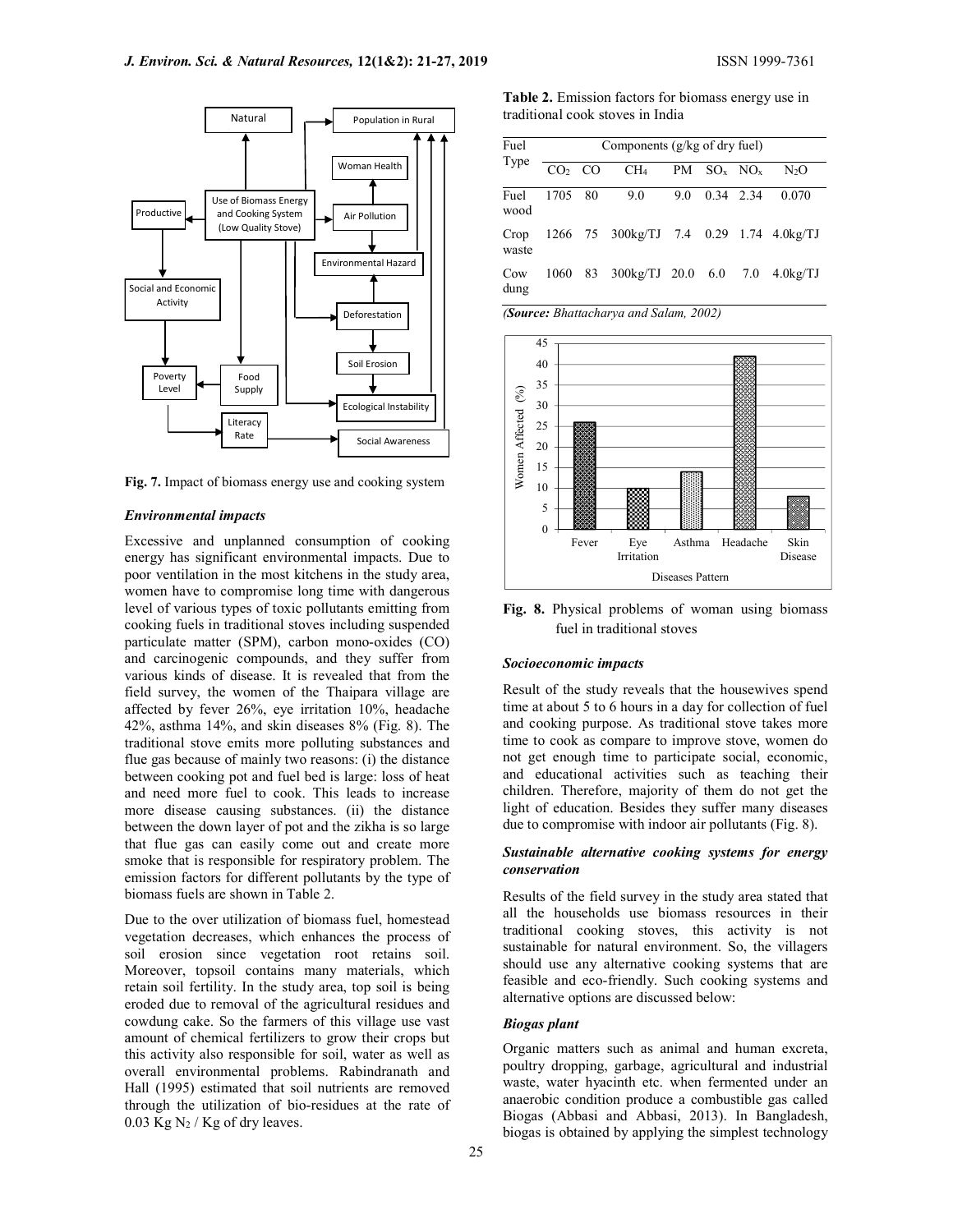with minimum cost. The gas is a renewable source of energy and can be used for cooking, fighting, running engines, generation of electricity etc. without causing any environmental problems. The residue is left after gas evolution and is a good organic fertilizer rich in Nitrogen, Potassium, Phosphorus and micronutrients. There are three types of basic designs of biogas plants tried in Bangladesh: (i) floating cover digester, (ii) fixed cover digester, and (iii) plastic cover digester (Inam, 2013).

## Improved stove

This kind of stove requires no zhika. So, when a pot is placed there is no gap between the oven and the pot. It has two mouths. Both two mouths are for burning wood and food is cooked with the direct heat of the wood from this mouth. Hot gas enters into the second mouth having diameter 12.5 cm and food is cooked with this gas.

The smoke and the hot gas are released through a chimney of diameter 7.5-cm. The mouth has a net 20 cm below it. The wood is burnt on this net. The  $1<sup>st</sup>$  and 2<sup>nd</sup>stove has to mouths just below the net for entering air and removal of ashes. These have area of 12.5 x l2.5 sq. cm. This type of stove is very suitable for using wood (Inam, 2013).

## Solar cooker

Solar cooker is one of the sustainable cooking systems, which has no ecological problem. Solar cooking devices fall into two main categories: (i) solar ovens and (ii) direct focusing solar concentrators (Saeed and Sharma, 2014). Solar ovens are essentially boxes with consisting of wooden bases and sides with glazed opening lids. A solar ovens interior is well insulated to prevent heat loss and often a secondary lid is incorporated with a mirrored inner surface, which can be angled to reflect solar radiation through the lid and into the box (Abbasi and Abbasi, 2013). There are many different designs of concentrating cookers, although almost all designs developed are based on the use of a parabolic dish reflector measuring 0.5-1.0 m in diameter which, when directed at the sun, reflects and concentrates solar radiation on to a central platform (raised above the reflectors surface) on which the cooking vessel is placed. Solar cooker are cost effective if the climatic and social factors are favorable with the use of these cookers (Sawhney, 2014: Nagpal, 2006).

## Tree plantation

Thaipara village land is productive for growing vast amount of vegetation, crops etc. But at present, fuel wood is a serious problem for cooking food due to shortage of trees. Therefore, plantation is essential to conserve cooking fuel, which can be increased in the following way: plantation can be done surrounding the ponds, homestead, road side and along the canal; nonwood and other species can be grown within the kitchen garden; fast growing and economically important species can be raised; all vacant and suitable

lands can be afforested as early as possible; farmers can be encouraged for agro-forestry and social forestry, and mass participation of the villagers for plantation program is essential (Inam, 2013).

#### Conclusion

Cooking energy resource, its utilization pattern, cooking fuel efficiency in cooking systems, potential energy conservation using improved stove and overall environmental impacts of those activities on a village in Bangladesh have been studied. The overall findings of the study could be summarized as: traditional stove has an average efficiency of about 10% for rice cooking and 14.5% for water heating, whereas those for improved stove are 24% and 42%, respectively. The study also concluded that by using improved stove the villagers can save fuel energy annually at about 2,063 GJ in case of rice cooking, and about 4100 in case of water heating. Government agency, NGOs and other organizations may encourage the villagers to use sustainable and highly efficient cooking systems for better utilization of indigenous cooking fuel energy resources. In this case, necessary financial, technical, operational along with mass motivational effort is more significance to accept new technologies.

### References

- Abbasi, T. and S.A. Abbasi. 2013. Renewable energy Sources: Their impact on Global warming and pollution. 2nd edition. PHI learning Private Limited, Delhi-110091. Pp. 55-72.
- Azad, A.K., M.M. Bahar and J. Sultana. 2003. A Study on the Use of Biomass as Cooking Fuel in a Coastal Village Peripheral to the Sundarbans. In: Proceeding of the  $3<sup>rd</sup>$  International Conference on Renewable Energy for Sustainable Development (ICRESD-03), 2-4 October, 2003, IEB, Dhaka.
- Bala, B.K. 1998. Energy and Environment: Modelling and Simulation. New York: Nova Science Publishers, Inc. pp. 23-28.
- Banglapedia. 2015. The National encyclopedia of Bangladesh. Peoples Republic of Bangladesh.
- Barnes, D.F., S.R. Khandker and H.A. Samad. 2011. Energy poverty in rural Bangladesh. Energy Policy, 39(2): 894-904.
- BBS (Bangladesh Bureau of Statistics). 2011. District Directory: Magura. Peoples Republic of Bangladesh.
- Bhattacharya, S.C. and A.P. Salam. 2002. Low Greenhouse Gas Biomass Options for Cooking in the Developing Countries. Biomass and Energy, 22: 305-317.
- Biswas, G.K. 2003. Cooking Energy Conservation by Using Improved Stove: A Case Study on Thaipara Village, Magura. Unpublished Undergraduate Project Thesis, Environmental Science Discipline, Khulna University.
- Biswas, W.K. 2001. Appropriate Biogas Technology for Sustainable Rural Development in Bangladesh Increasing the Scope for Spent